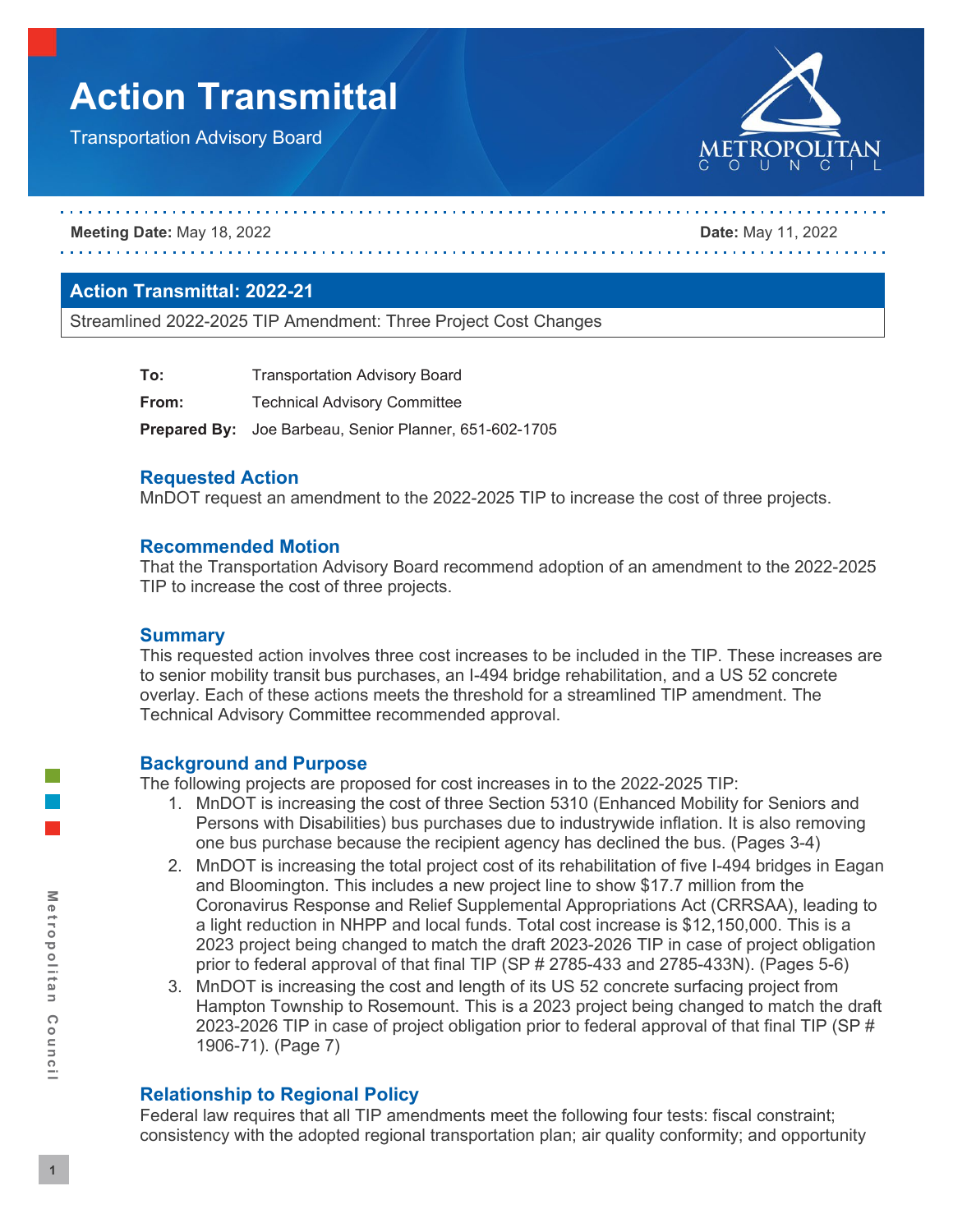for public input. It is the TAB's responsibility to recommend TIP amendments to the Council for adoption, provided these four requirements are met.

The streamlined TIP amendment process allows projects that meet certain conditions to be streamlined, which entails forgoing the TAC Funding & Programming Committee review and results in saving a month of process time.

# **Staff Analysis**

The TIP amendment meets fiscal constraint because the funds are sufficient to fully fund the projects. This amendment is consistent with the Metropolitan Council Transportation Policy Plan, adopted by the Metropolitan Council on November 18, 2020, with FHWA/FTA conformity determination established on December 4, 2020. Public input opportunity for this amendment is provided through the TAB's and the Council's regular meetings. The Minnesota Interagency Air Quality and Transportation Planning Committee determined that the projects are exempt from air quality conformity analysis.

# **Committee Comments and Action**

At its May 4, 2022, meeting, the Technical Advisory Committee voted unanimously to recommend adoption of an amendment to the 2022-2025 TIP to increase the cost of three projects.

# **Routing**

| <b>To</b>                                                      | <b>Action Requested</b>       | <b>Date Completed</b> |  |
|----------------------------------------------------------------|-------------------------------|-----------------------|--|
| <b>Technical Advisory Committee</b>                            | <b>Review &amp; Recommend</b> | May 4, 2022           |  |
| <b>Transportation Advisory Board</b>                           | <b>Review &amp; Recommend</b> | May 18, 2022          |  |
| <b>Metropolitan Council</b><br><b>Transportation Committee</b> | Review & Recommend            | May 23, 2022          |  |
| <b>Metropolitan Council</b>                                    | Review & Adopt                | May 25, 2022          |  |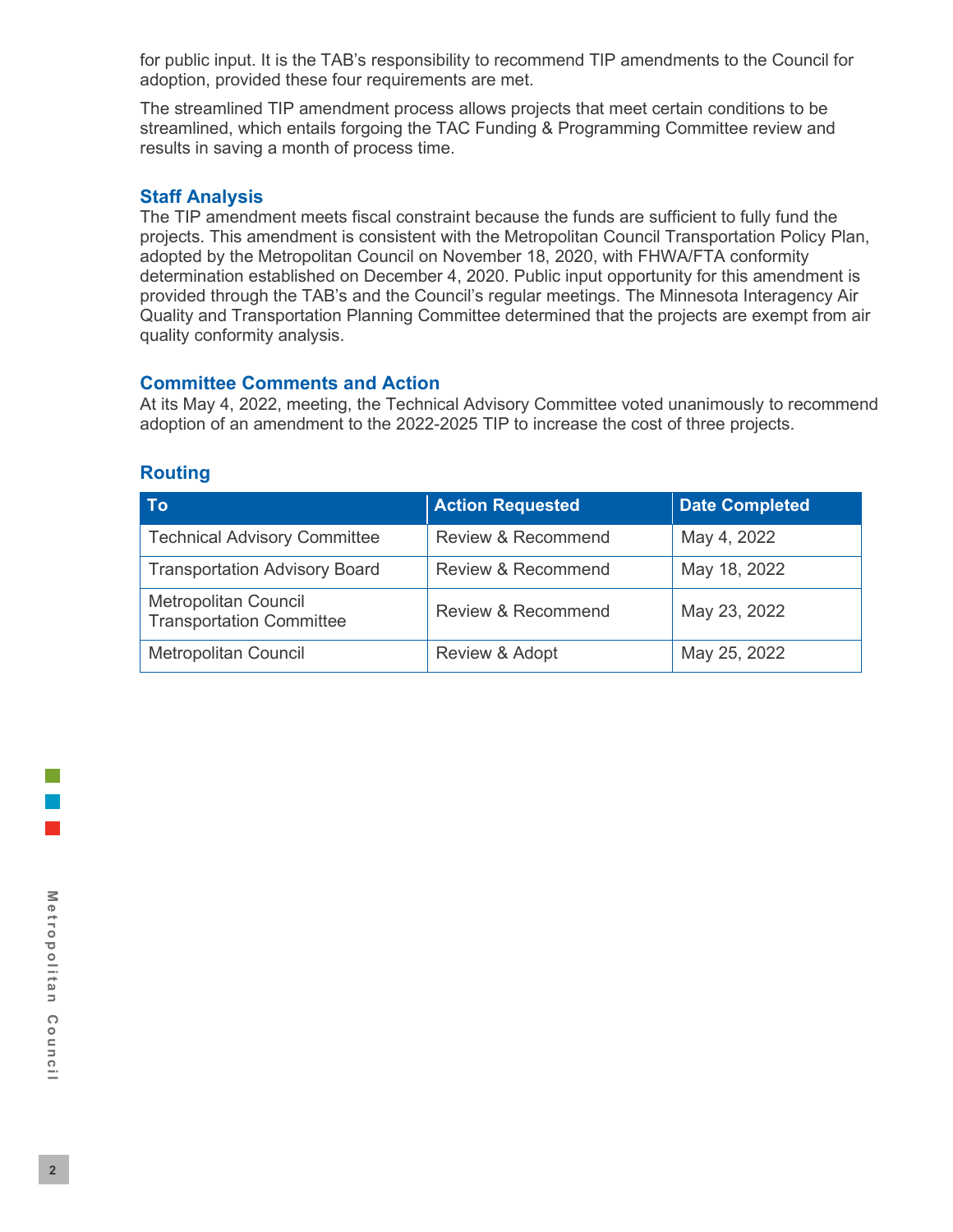Please amend the 2022-2025 Transportation Improvement Program (TIP) to address these projects. This project is being submitted with the following information:

#### **PROJECT IDENTIFICATION:**

| Data for each Project |                                                          |  |  |  |  |
|-----------------------|----------------------------------------------------------|--|--|--|--|
| <b>ATP</b>            | Metro                                                    |  |  |  |  |
| Route System          | BB (Transit (buses))                                     |  |  |  |  |
| Agency                | MnDOT                                                    |  |  |  |  |
| <b>Miles</b>          | O                                                        |  |  |  |  |
| Program               | FTA Elderly and Persons with Disabilities - Section 5310 |  |  |  |  |
| Proposed              | <b>FTA</b>                                               |  |  |  |  |
| <b>Funds</b>          |                                                          |  |  |  |  |
| <b>State Fiscal</b>   | 2022                                                     |  |  |  |  |
| Year                  |                                                          |  |  |  |  |

Data for each Project

#### Project-Specific Data:

| Project<br>Nor $(S.P.$<br># | Description                                                                                              | Type of Work          | Total \$                 | FTA \$                 | Other S              |
|-----------------------------|----------------------------------------------------------------------------------------------------------|-----------------------|--------------------------|------------------------|----------------------|
| TRF-<br>0260-22             | Section 5310: Midwest Special<br>Services, Inc.; 2 (Class 400) Vehicle<br>Replacement                    | <b>Purchase Buses</b> | \$186,000<br>\$256,000   | \$148,800<br>\$204,800 | \$37,200<br>\$51,200 |
| TRF-<br>1767-22             | Section 5310: Rise, Inc.; 2 (Class 400)<br>Vehicle Replacement                                           | <b>Purchase Buses</b> | \$186,000<br>\$256,000   | \$148,800<br>\$204,800 | \$37,200<br>\$51,200 |
| TRF-<br>$9056 -$<br>22A     | Section 5310: Newtrax, Inc.; 6 (Class<br>400) Vehicle Replacement and 2 (Class<br>400) Vehicle Expansion | <b>Purchase Buses</b> | \$744,000<br>\$1,024,000 | \$595,200<br>\$819,200 | 148,800<br>\$204,800 |
| <b>TRE-</b><br>0011-22      | Section 5310: Lifeworks Services, Inc.;<br>1 (Class 400) Vehicle Replacement                             | <b>Purchase Buses</b> | <del>\$93.000</del>      | \$74,400               | \$18,600             |

#### **PROJECT BACKGROUND:**

1. Briefly describe why amendment is needed (e.g., project in previous TIP but not completed; illustrative project and funds now available; discretionary funds received; inadvertently not included in TIP).

Section 5310: The Enhanced Mobility for Seniors and Persons with Disabilities program is funded by FTA through MnDOT's Office of Transit. The selection of these projects is done through grant applications submitted to FTA. MnDOT is requesting that the TIP reflect a cost increase for three of these projects:

- Midwest Special Services, Inc.: Replacement of two class 400 vehicles
- Rise, Inc.: Replace two class 400 vehicles
- NewTrax, Inc.: replace six class 400 vehicles and add two class 400 vehicles

These increases are due to industrywide cost increases.

MnDOT also wishes to remove the replacement of one class 400 vehicle for the Lifeworks Services, Inc., who declined the project.

These four changes result in an overall cost increase of \$327,000 (\$261,600 federal).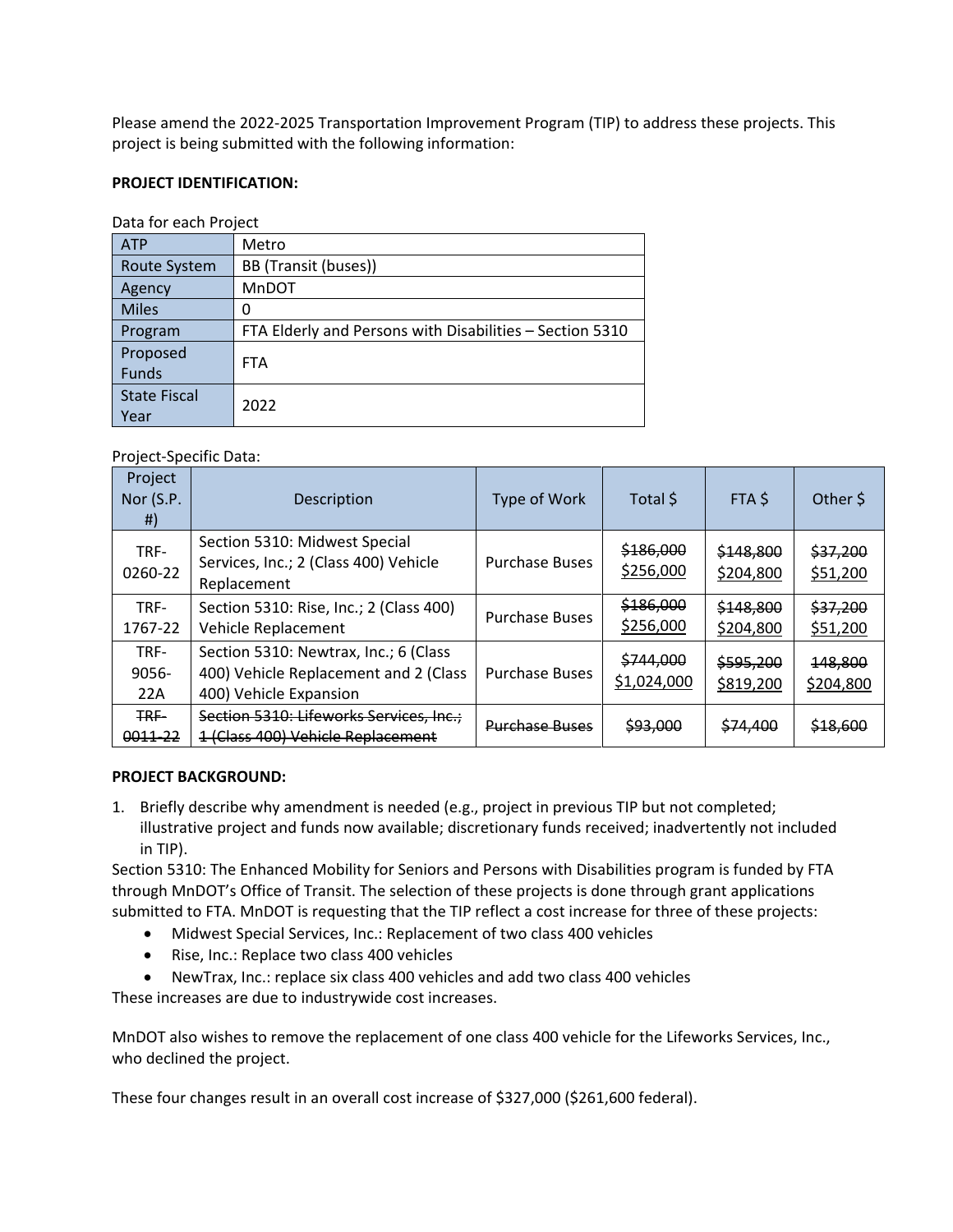- 2. How is Fiscal Constraint Maintained as required by 23 CFR 450.216 (check all that apply)?
	- New Money
	- Anticipated Advance Construction
	- ATP or MPO or MnDOT Adjustment by deferral of other projects  $\checkmark$
	- Earmark or HPP not affecting fiscal constraint

 $\checkmark$  the funds used for these projects are 2020 Section 5310 Large Urban apportionment, so fiscal constraint is maintained. The 20% local match will be provided by the sub-recipients.

#### **CONSISTENCY WITH MPO LONG RANGE PLAN:**

This amendment is consistent with the Metropolitan Council Transportation Policy Plan, adopted by the Metropolitan Council on November 18, 2020, with FHWA/FTA conformity determination established on December 4, 2020.

#### **AIR QUALITY CONFORMITY:**

- Subject to conformity determination
- Exempt from regional level analysis  $\checkmark$
- N/A (not in a nonattainment or maintenance area

 $\checkmark$  Exempt from regional level analysis: T-10—Purchase of new buses and rail cars to replace existing vehicles or for minor expansions of the fleet per Section 93.126 of the Conformity Rules.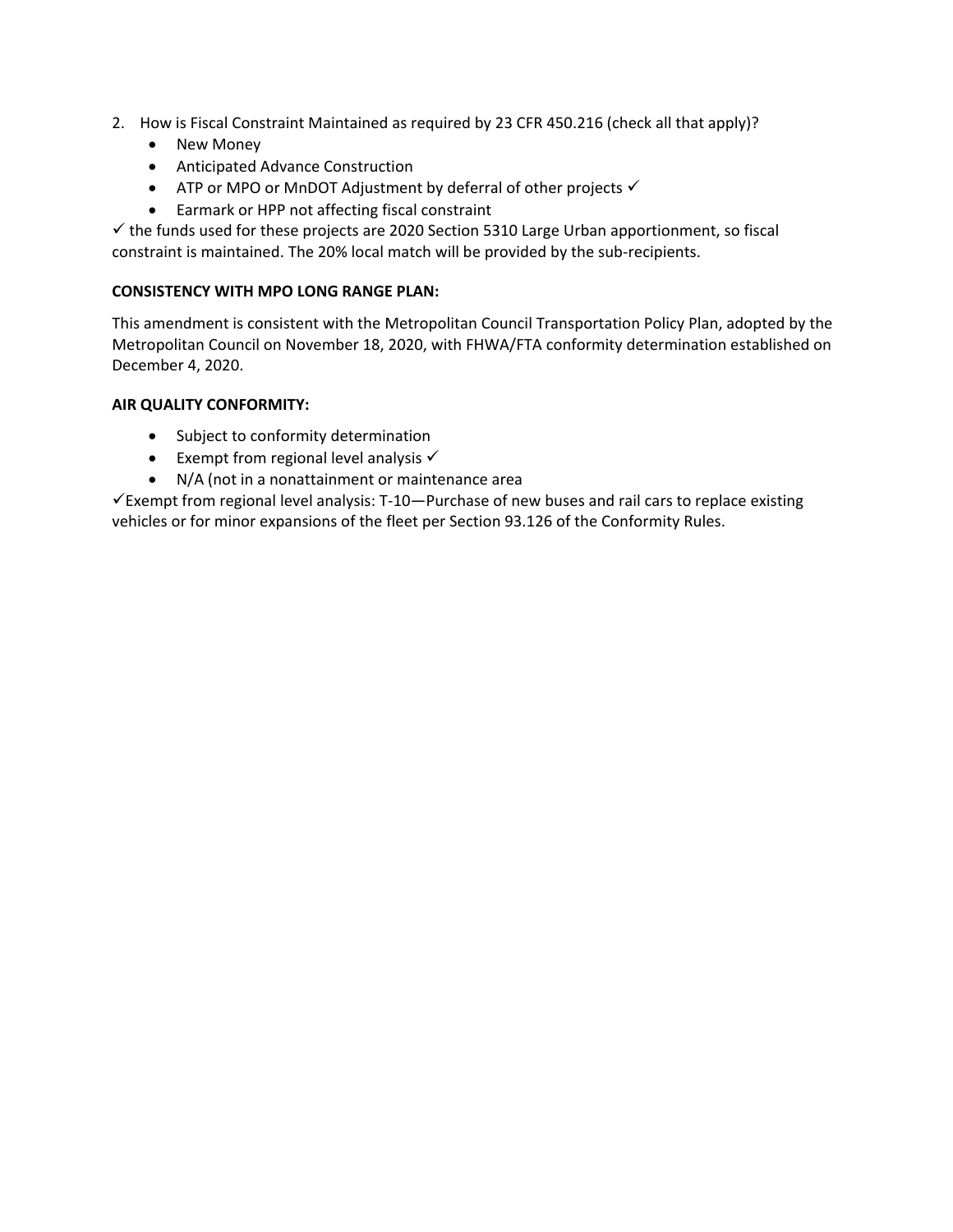Please amend the 2022-2025 Transportation Improvement Program (TIP) to change this project in program year 2023. This project is being submitted with the following information:

|                          | <b>Project Line 1 (new)</b>                                                                                                                                                                                                                                                                                                   | <b>Project Line 2 (amended)</b>                                                                                                                                                                                                                                                                                  |  |  |
|--------------------------|-------------------------------------------------------------------------------------------------------------------------------------------------------------------------------------------------------------------------------------------------------------------------------------------------------------------------------|------------------------------------------------------------------------------------------------------------------------------------------------------------------------------------------------------------------------------------------------------------------------------------------------------------------|--|--|
| Seq#                     | 1663                                                                                                                                                                                                                                                                                                                          | <b>TBD</b>                                                                                                                                                                                                                                                                                                       |  |  |
| <b>State Fiscal Year</b> | 2023                                                                                                                                                                                                                                                                                                                          | 2023                                                                                                                                                                                                                                                                                                             |  |  |
| ATP / Dist               | M                                                                                                                                                                                                                                                                                                                             | M                                                                                                                                                                                                                                                                                                                |  |  |
| <b>Route System</b>      | 1494                                                                                                                                                                                                                                                                                                                          | 1494                                                                                                                                                                                                                                                                                                             |  |  |
| <b>Project Number</b>    | 2785-433                                                                                                                                                                                                                                                                                                                      | 2785-433N                                                                                                                                                                                                                                                                                                        |  |  |
| <b>Agency</b>            | <b>MnDOT</b>                                                                                                                                                                                                                                                                                                                  | <b>MnDOT</b>                                                                                                                                                                                                                                                                                                     |  |  |
| <b>Description</b>       | ** CRRSAA** 1494, between Pilot Knob<br>Rd in Eagan and 24th Ave in<br>Bloomington - Rehab Bridges 9217E,<br>9217W, 19825, 27765 and 27767,<br>concrete pavement rehab, bituminous<br>shoulder reconstruction, highway<br>lighting replacement, reconstruct<br>pedestrian trail, drainage repairs<br>(Associate to 2785-433N) | 1494, between Pilot Knob Rd in Eagan<br>and 24th Ave in Bloomington - Rehab<br>Bridges 9217E, 9217W, 19825, 27765<br>and 27767, concrete pavement<br>rehab, bituminous shoulder<br>reconstruction, highway lighting<br>replacement, reconstruct pedestrian<br>trail, drainage repairs (Associate to<br>2785-433) |  |  |
| <b>Miles</b>             | 3.9                                                                                                                                                                                                                                                                                                                           | 4.18 3.9                                                                                                                                                                                                                                                                                                         |  |  |
| Prog                     | BI                                                                                                                                                                                                                                                                                                                            | BI                                                                                                                                                                                                                                                                                                               |  |  |
| <b>Type of Work</b>      | Bridge Deck Overlay                                                                                                                                                                                                                                                                                                           | <b>Bridge Deck Overlay</b>                                                                                                                                                                                                                                                                                       |  |  |
| <b>Prop Funds</b>        | <b>FFM</b>                                                                                                                                                                                                                                                                                                                    | <b>NHPP</b>                                                                                                                                                                                                                                                                                                      |  |  |
| Total \$                 | \$17,670,000                                                                                                                                                                                                                                                                                                                  | \$49,846,000 \$44,330,000                                                                                                                                                                                                                                                                                        |  |  |
| <b>FHWA \$</b>           | \$17,670,000                                                                                                                                                                                                                                                                                                                  | \$44,861,000 \$39,897,000                                                                                                                                                                                                                                                                                        |  |  |
| State \$                 | <b>NA</b>                                                                                                                                                                                                                                                                                                                     | \$4,984,000 \$4,433,000                                                                                                                                                                                                                                                                                          |  |  |

# **PROJECT IDENTIFICATION:**

# **PROJECT BACKGROUND:**

1. Briefly describe why amendment is needed (e.g., project in previous TIP but not completed; illustrative project and funds now available; discretionary funds received; inadvertently not included in TIP).

This amendment to increase the total project cost. The new project line added because MnDOT is adding CRRSAA funds while the existing project line shows a reduction in NHPP funds and state funds.

- 2. How is Fiscal Constraint Maintained as required by 23 CFR 450.216 (check all that apply)?
	- New Money
	- Anticipated Advance Construction
	- ATP or MPO or MnDOT Adjustment by deferral of other projects
	- Earmark or HPP not affecting fiscal constraint
	- Other X

The change reflects a \$12,154,000 cost increase. Because this is a 2023 project, it will be included in the draft 2023-2026 TIP and with these updates. Metro District will align its program to meet MnDOT's 2023-2026 STIP funding guidance. Therefore, fiscal constraint is maintained.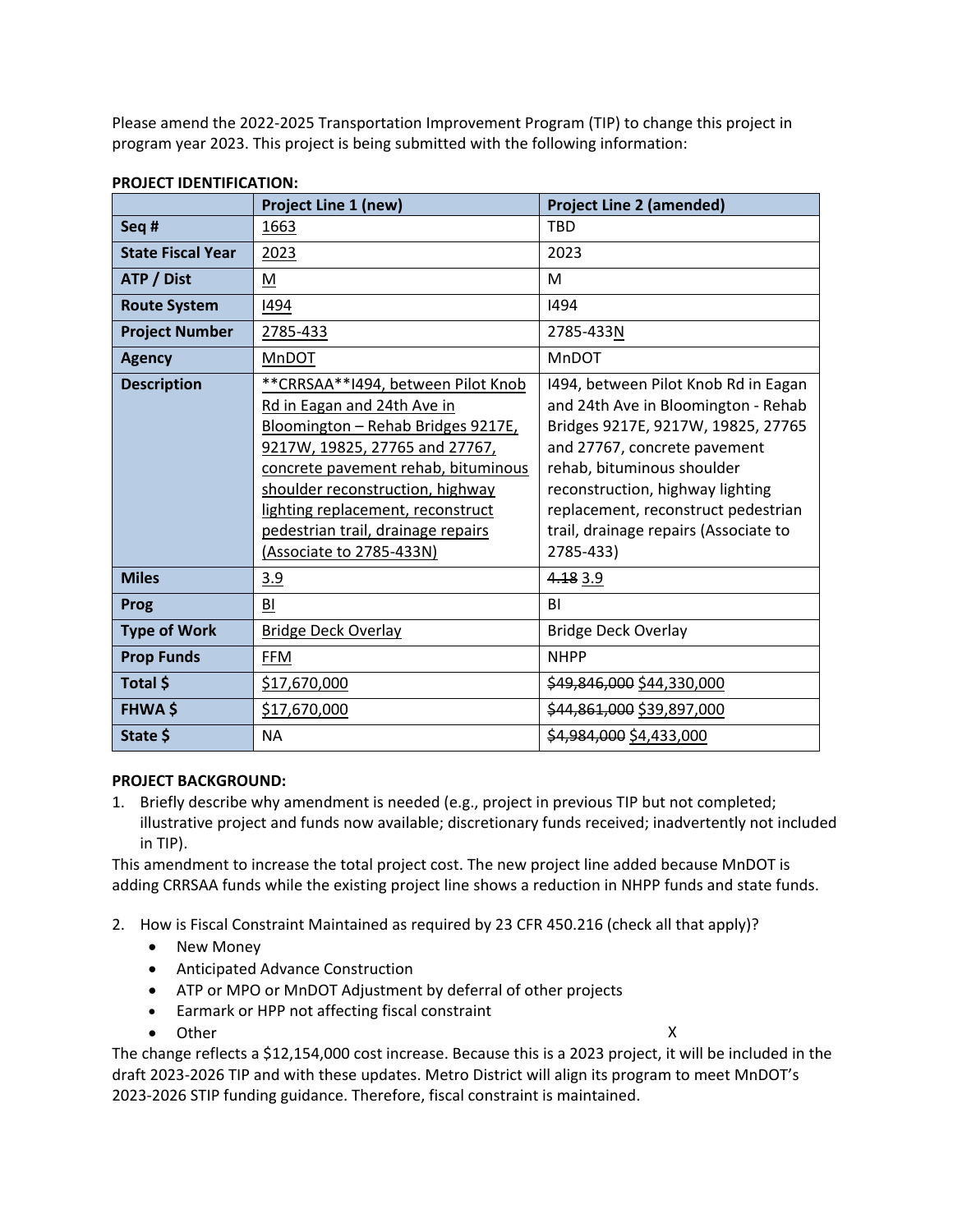#### **CONSISTENCY WITH MPO LONG RANGE PLAN:**

This amendment is consistent with the Metropolitan Council Transportation Policy Plan, adopted by the Metropolitan Council on November 18, 2020 with FHWA/FTA conformity determination established on December 4, 2020.

#### **AIR QUALITY CONFORMITY:**

- Subject to conformity determination
- Exempt from regional level analysis
- N/A (not in a nonattainment or maintenance area

\*Exempt Project Category S-19—Widening narrow pavements or reconstructing bridges per Section 93.126 of the Conformity Rules.